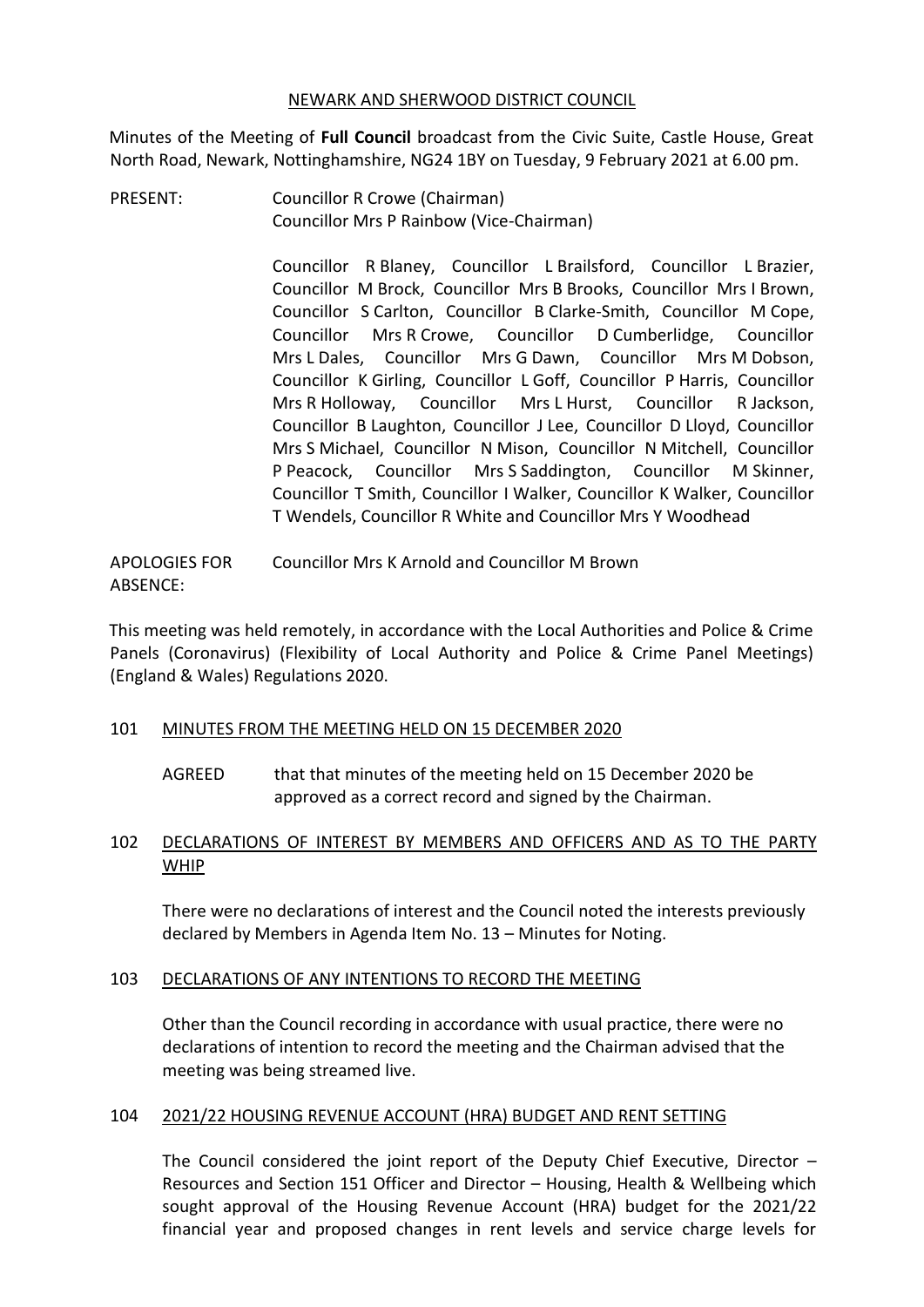2021/22.

The Policy & Finance Committee, at their meeting held on 21 January 2021, recommended approval of the HRA budget for 2021/2022, financial plan to 2024/25 and proposed changes in rent and service charge levels for 2021/22. These were detailed in Appendix A to the report.

Councillor T Wendels, as Chairman of the Homes & Communities Committee, confirmed his support for the recommendation of an increase of 1.5% (Consumer Price Index (CPI) + 1%) in the 2021/22 rents of all properties in the HRA. The proposed increase would provide funds to build new homes and fulfil the needs of the current and future tenants. He added that the district wide housing need survey had identified a need of 243 new homes per year, over the next four years.

AGREED (unanimously) that:

- (a) the Housing Revenue Account (HRA) budget for 2021/22, as set out in Appendix A1 to the report, be approved;
- (b) an increase of 1.5% (Consumer Price Index (CPI) + 1%) in the 2021/22 rents of all properties in the HRA as at 31 March 2021, be approved;
- (c) an increase of 1.5% (CPI  $+$  1%) in all 2021/22 service charges, except for the television (TV) licence costs payable by tenants of Gladstone House, be approved; and
- (d) that the TV licence costs payable by tenants of Gladstone House in 2021/22 remain at £0.21 per week.

#### 105 CHANGE IN COMMITTEE MEMBERSHIP

The Council considered the report of the Chief Executive which proposed a change to the membership of the Homes & Communities Committee.

AGREED (unanimously) that Councillor Robert Crowe replace Councillor Mrs S. Saddington on the Homes & Communities Committee.

#### 106 PROPOSED CHANGES TO THE CONSTITUTION - FINANCIAL POLICIES AND PROCEDURES

The Council considered the report of the Director – Resources, Deputy Chief Executive and Section 151 Officer which set out proposed amendments to a number of financial policies and procedures which formed part of the Council's Constitution.

A number of financial policies and procedures were due for review and a report was presented to the Councillors Commission at their meeting held on 11 January 2021, which recommended updates to the various documents detailed below. The Commission recommended all of these changes to the Full Council for approval.

The policies concerned were the Anti-Fraud and Corruption Strategy; Anti-Money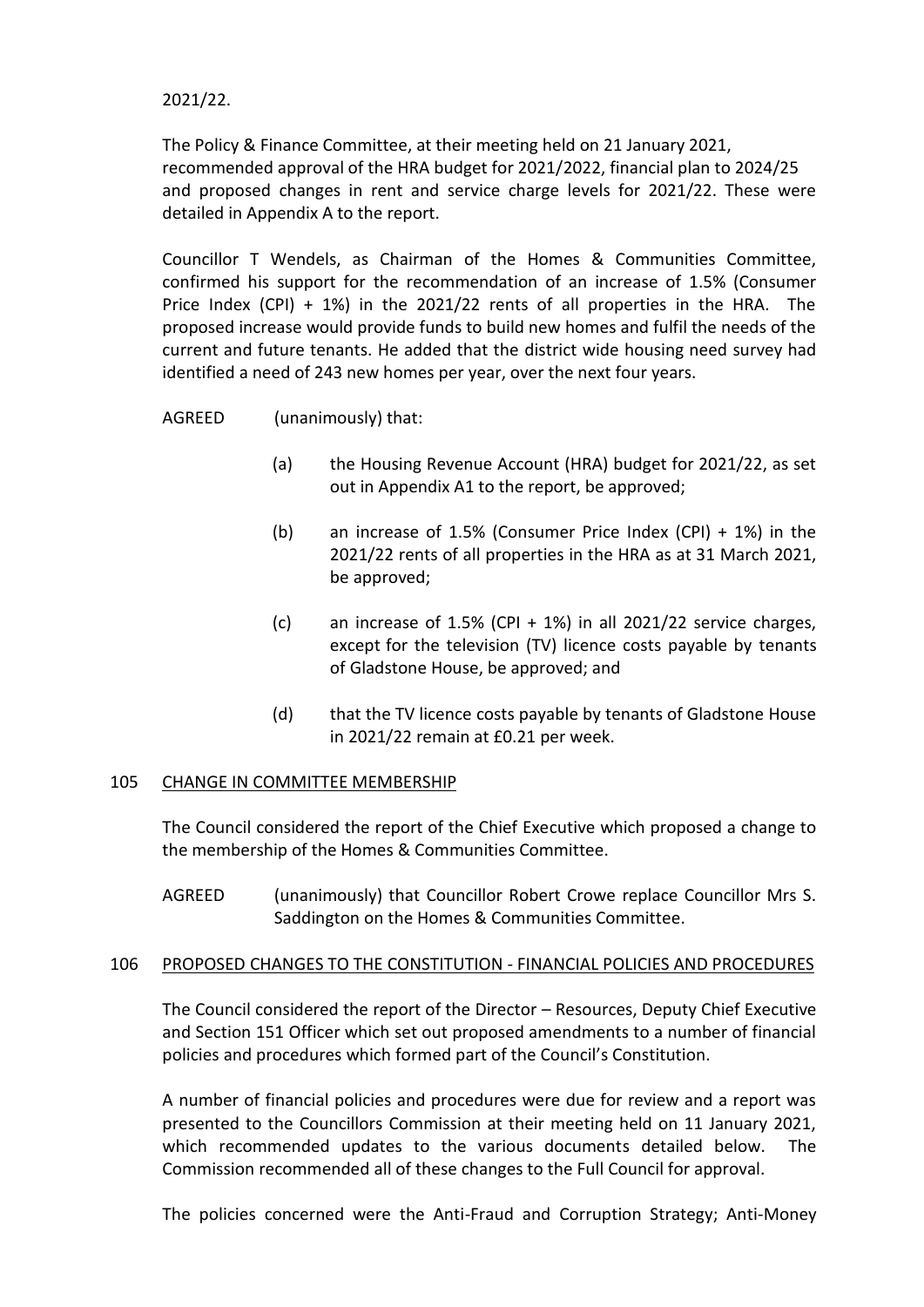Laundering Policy; Guidance for Dealing with Irregularities; Financial Procedure Rules; and Contract Procedure Rules.

AGREED (unanimously) that the refreshed policies and procedures as detailed in the report, as recommended by the Councillors' Commission, be approved and updated in the Council's Constitution.

Councillor L Brailsford joined the meeting during consideration of this item.

#### 107 MINUTES FOR NOTING

## 108 POLICY AND FINANCE COMMITTEE- 21 JANUARY 2021

## Minute No. 180 – E-Newsletters

Councillor P. Harris stated that despite making savings by introducing E-Newsletters, the Council needed to recognise that not everyone had access to electronic devices. He asked how many households in the District had no access to electronic equipment.

Councillor D. Lloyd advised that the proposed introduction of E-Newsletters had been considered by both the Homes & Communities and Policy & Finance Committees and provision could be made for hard copies to tenants and residents if required. A review of the implementation of the scheme would also be undertaken.

Councillor B Laughton added that all residents can access electronic devices in public libraries.

## 109 ECONOMIC DEVELOPMENT COMMITTEE- 13 JANUARY 2021

## 110 HOMES AND COMMUNITIES COMMITTEE- 18 JANUARY 2021

#### Minute No. 99 – Update on the delivery of the Safer Streets Initiative

Councillor L Goff welcomed the progress being made in respect of the targeted hardening at Chatham Court Estate and the proposal for a Community Hub.

Councillor T Wendels welcomed these comments and added that this was a fantastic initiative. He thanked the local Ward Members who had been involved in the development of this project, and the officers for implementing.

## 111 LEISURE AND ENVIRONMENT COMMITTEE- 19 JANUARY 2021

## Minute No. 91 – Southwell Leisure Centre Trust Update

Councillor P Harris stated that there was no exempt information contained in the report considered by the Committee and advised that the information had in fact been made public as part of budget information. He added that the only reason for exemption was because the Trust had requested this be debated in private.

Councillor R Jackson advised that information relating to the Trust would be